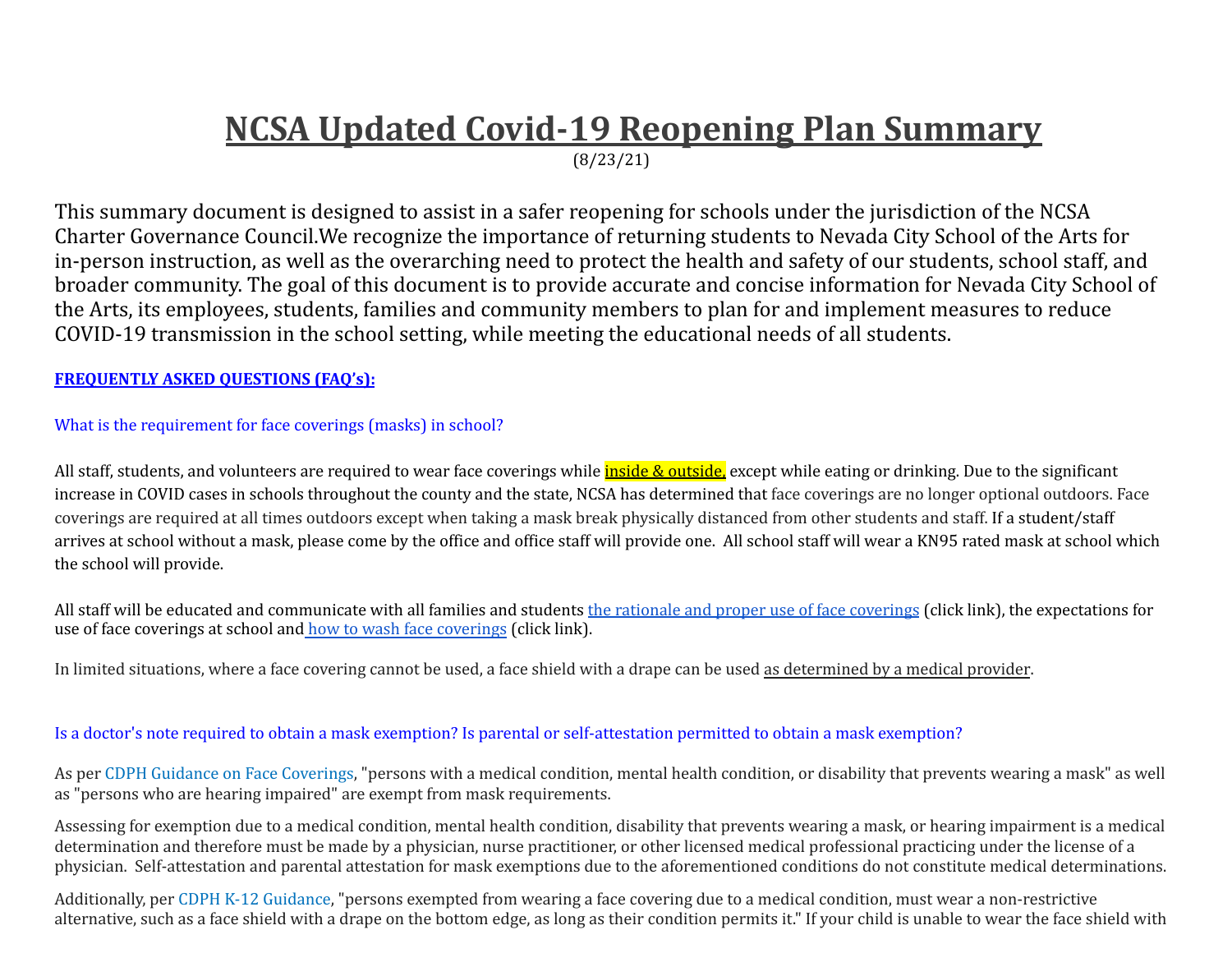a drape, your physician must provide written exemption to this face shield and drape mandate as well, including your child's specific reason as to why they are unable to wear the face shield with attached drape.

What are the requirements when a student, staff member, or volunteer is exposed to someone with Covid-19 (more than 15 minutes over a 24-hour period within 0-6 feet indoors)?

# **Student COVID-19 Exposure**

If a student has close contact exposure as determined through contact tracing or reporting, follow CDPH K-12 guidance to determine need for and length of quarantine. Close contact: Indoors within 6' of a person with a confirmed case of COVID-19 *for a cumulative 15 minutes over a 24-hour period.*

| <b>Vaccinated Regardless of</b><br><b>Face Coverings</b>                                             | <b>Unvaccinated Wearing</b><br><b>Face Coverings</b>                                                              | <b>Unvaccinated</b><br><b>Not Wearing Face Coverings</b><br>(either student, case or close<br>contact without mask) |
|------------------------------------------------------------------------------------------------------|-------------------------------------------------------------------------------------------------------------------|---------------------------------------------------------------------------------------------------------------------|
| No quarantine or testing unless<br>symptoms develop                                                  | Attend school with face covering if no<br>symptoms (exclude from sports,<br>extracurricular, & school activities) | Quarantine (exclude from school) for<br>10 days from exposure date                                                  |
| If symptoms* develop, quarantine and<br>COVID-19 test                                                | Test student twice weekly during<br>10 days following exposure<br>date                                            | If test is negative after Day 5<br>from exposure date, may release<br>from quarantine after Day 7                   |
| If positive test, isolate 10 days from<br>symptom onset                                              | If positive test OR symptomatic*,<br>isolate 10 days from test date or<br>symptom onset                           | If asymptomatic and no test is<br>completed, release from<br>quarantine after Day 10 from<br>exposure date          |
| If positive test, contact trace for<br>additional exposure starting 2<br>days prior to symptom onset | If positive test, contact trace for<br>additional exposure starting 2<br>days prior to symptom onset              | Self-monitor symptoms* through Day<br>14 from exposure date AND wear face<br>covering, wash hands, avoid crowds     |

\*If COVID-19 symptoms develop, isolate for 10 days from symptom onset and test after Day 5 from exposure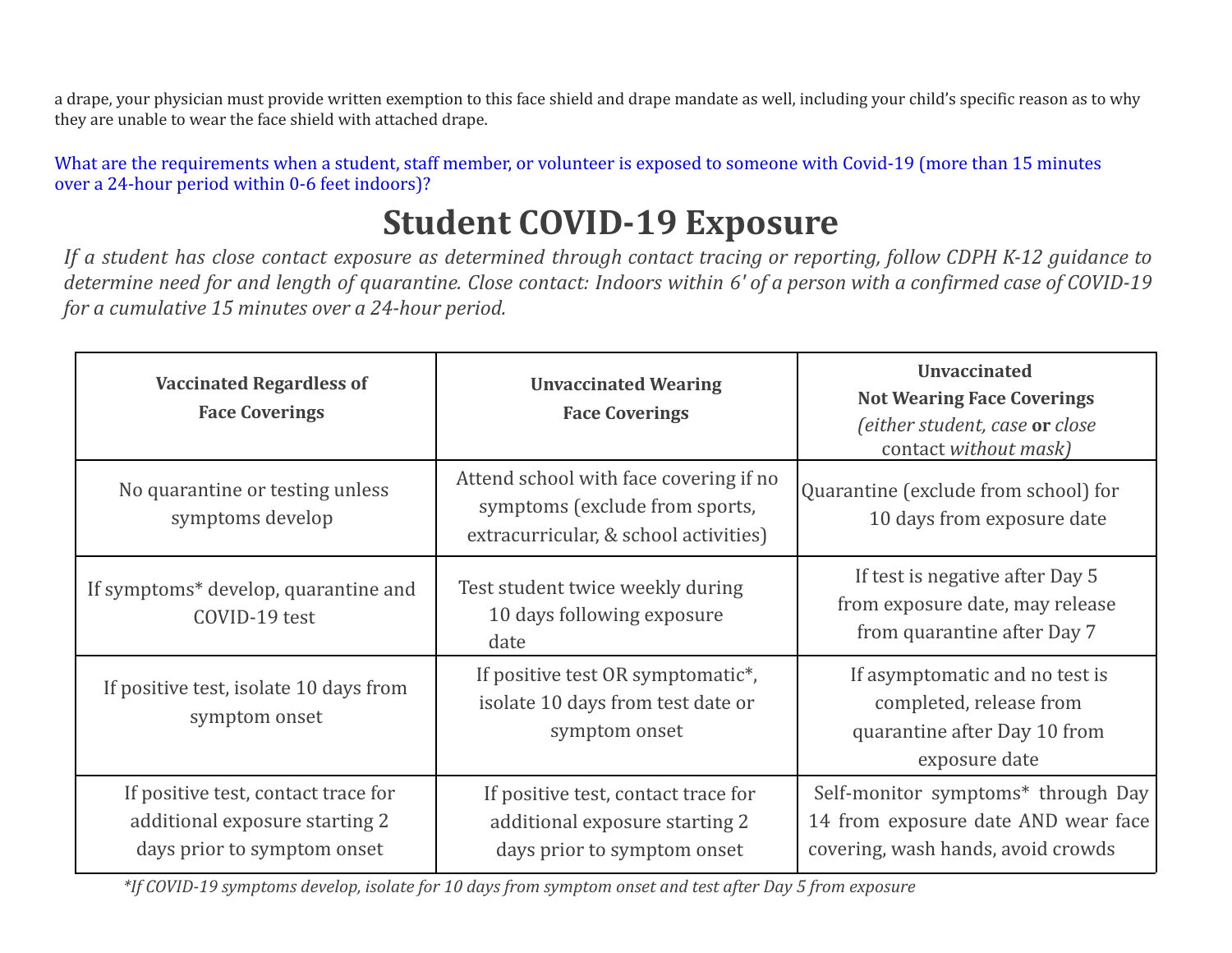# **Staff/Volunteer COVID-19 Exposure**

*In the event of close contact exposure as determined through contact tracing, follow CAL/OSHA guidance to* determine need for quarantine and exclusion from work. Close contact: Indoors within 6' of a person with a *confirmed case ofCOVID-19 for a cumulative 15 minutes over a 24-hour period.*

| <b>Vaccinated Regardless of Face Covering</b>                                                     | <b>Unvaccinated Regardless of Face Covering</b>                                                   |
|---------------------------------------------------------------------------------------------------|---------------------------------------------------------------------------------------------------|
| No quarantine unless symptoms* develop                                                            | Quarantine for 10 days from exposure                                                              |
| If symptoms* develop, quarantine and get tested for<br>COVID-19                                   | Self-monitor for symptoms* for 10 days from exposure date                                         |
| Recommend COVID-19 test after Day 5                                                               | Recommend COVID-19 test after Day 5                                                               |
| If positive test, isolate for 10 days from test date or<br>symptom onset (if symptomatic)         | If positive test, isolate for 10 days from test date or<br>symptom onset (if symptomatic)         |
| If positive test, contact trace for additional exposure<br>starting 2 days prior to symptom onset | If positive test, contact trace for additional exposure starting<br>2 days prior to symptom onset |

\*If COVID-19 symptoms develop, isolate for 10 days from symptom onset and test after Day 5 from exposure

## Are volunteers allowed at school?

At this time NCSA is not allowing non-staff adults into the school buildings. Adults may volunteer for outdoor activities as long as they wear a mask while working with students.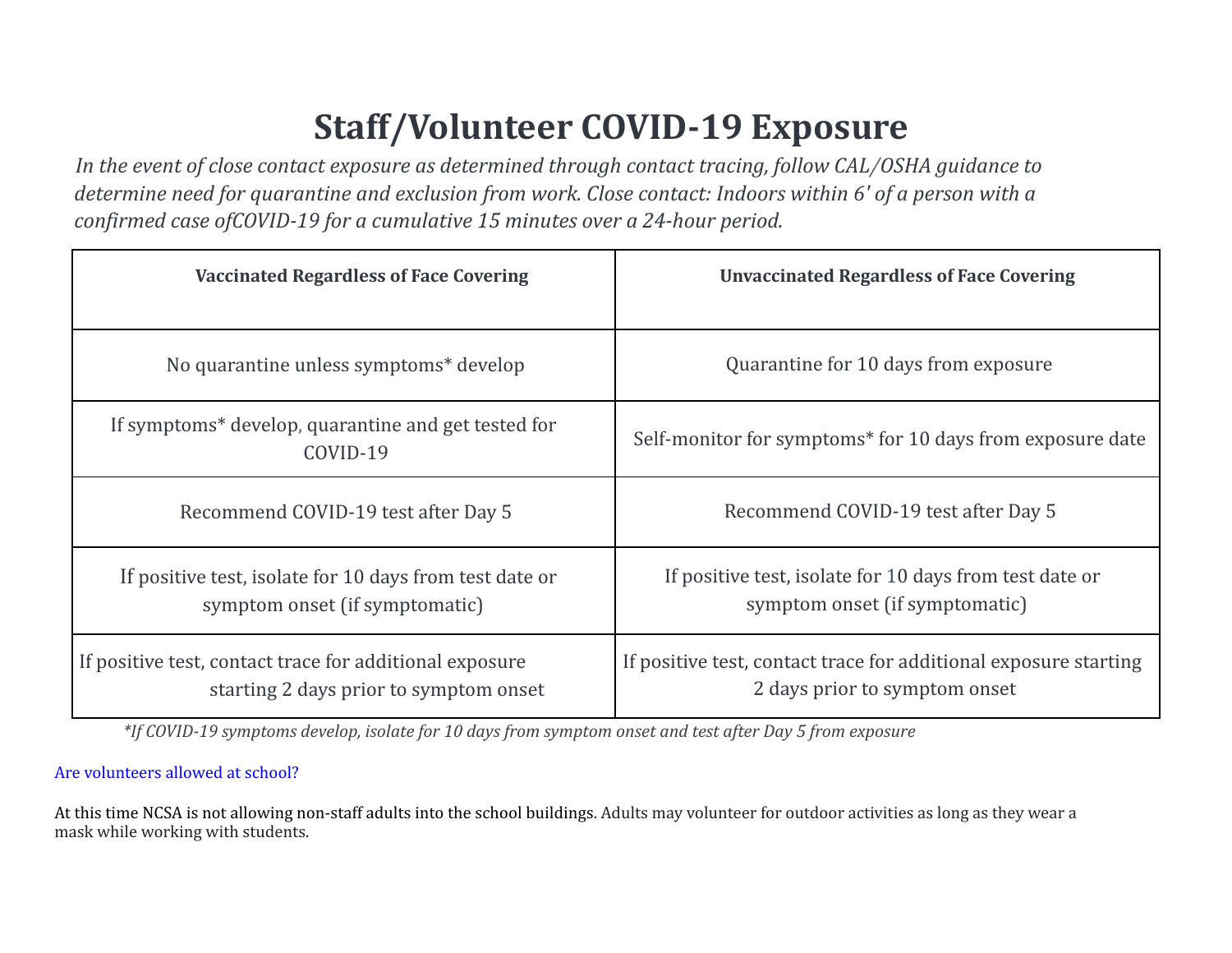#### Are visitors allowed on campus?

Visitors are discouraged from coming on to the campus between 8:00am and 4:00pm. Permission from the administration is required for unique situations where a parent comes on campus.

#### Is any special ventilation required?

For indoor spaces, ventilation should be optimized as needed, and air filters checked and cleaned regularly, and bipolar ionation filters are being used in all buildings..

### Is physical distancing/social distancing required under new guidelines?

No, physical distancing is not required, as long as masks are worn. Recent evidence indicates that in-person instruction can occur safely without minimum physical distancing requirements when other mitigation strategies (e.g., masking) are implemented.

### What measures should be taken to safely accommodate students to eat their lunch?

Students at NCSA will eat all meals outdoors. We have installed special tents for inclement weather.

### What are beneficial hygiene measures to prevent the spread of the Covid virus?

Use proper handwashing technique, avoiding contact with one's eyes, nose, and mouth, and proper techniques for covering coughs and sneezes. Use hand sanitizer between all transitions. For example, prior to leaving the classroom; after using the restroom; after playing outside and returning to the classroom; before and after eating; and after coughing or sneezing. Post signage in high visibility areas to remind students and staff of proper techniques for handwashing and covering of coughs and sneezes and other prevention measures. Ensure adequate supplies to support healthy hygiene behaviors, including soap, tissues, no-touch trash-cans, face coverings and hand sanitizers (with at least 60 percent ethyl alcohol) for staff and students who can safely use hand sanitizer.

#### What are the health screening requirements?

Signs will be posted at all entrances instructing students, staff, and visitors not to enter campus if they have any COVID-19 symptoms. COVID-19 symptoms include fever, chills, cough, shortness of breath, difficulty breathing, fatigue, muscle or body aches, headache, recent loss of taste or smell, sore throat, congestion or runny nose, nausea, vomiting, or diarrhea. Staff and students' parents or guardians will conduct symptom screening at-home, prior to arrival. Students or staff with any identified COVID-19 symptoms and/or a temperature of 100.2 or higher must be sent home immediately until testing and/or medical evaluation has been conducted.

#### What are the required cleaning and maintenance procedures for classrooms and areas of public gathering at the school?

At least daily, and more frequently if feasible, clean and disinfect frequently touched hard surfaces, drinking fountains, and playground equipment and shared objects (games, art supplies, books) pursuant to CDC guidance. Ensure proper ventilation during cleaning and disinfecting. Classrooms are sprayed every evening with a disinfectant specifically designed to disinfect large areas.